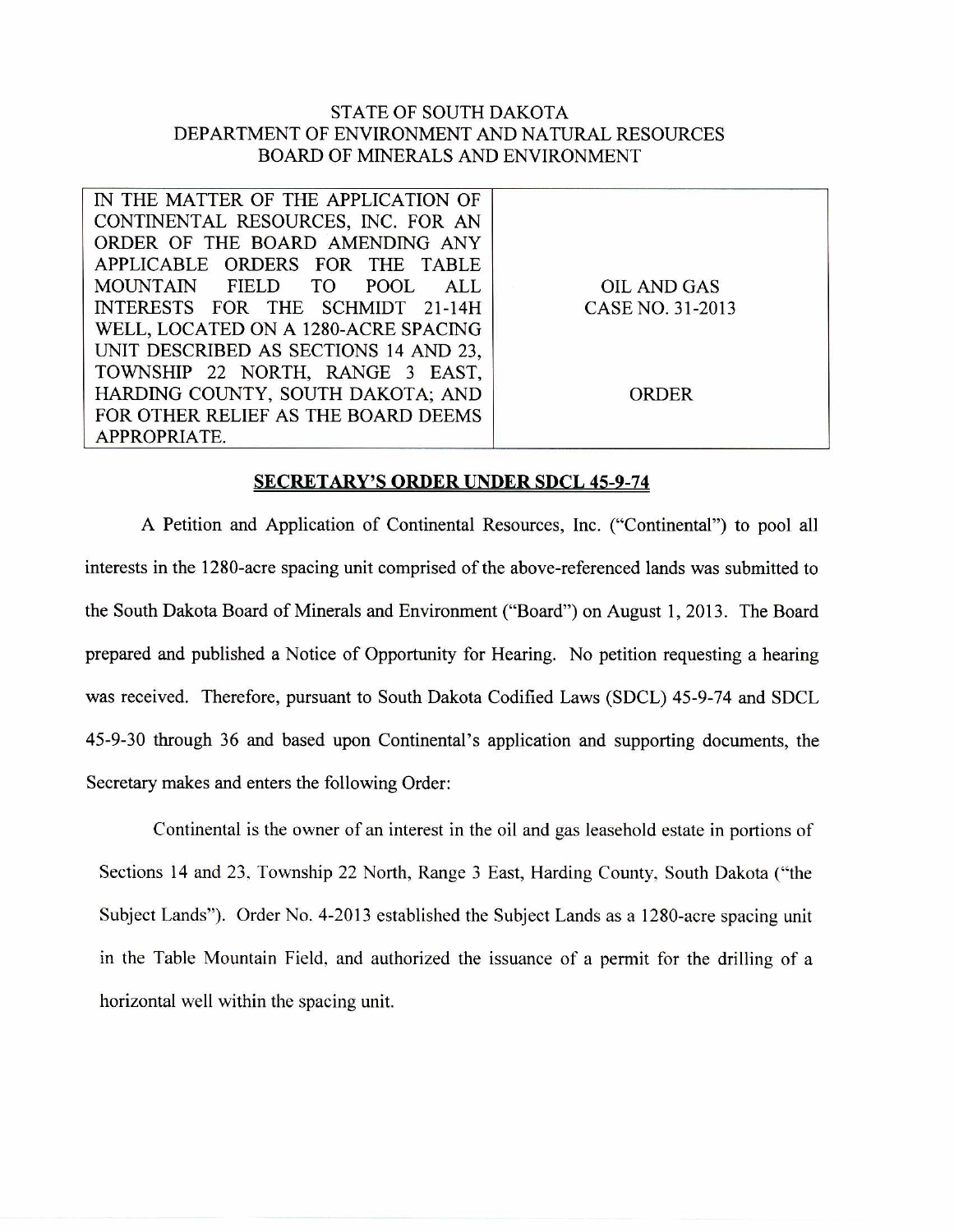The Department of Environment and Natural Resources issued a permit to drill the Schmidt 21-14H well as a horizontal well on the Subject Lands.

There are both separately owned tracts and separately owned interests in the spacing unit comprised of the Subject Lands. Voluntary pooling of the Subject Lands has not been accomplished.

Under the current case, Continental has requested that the Board pool all interests in the aforementioned spacing unit, and that Continental be designated as operator of the Schmidt 21-14H well, the authorized horizontal well within said spacing unit.

In Continental's opinion, pooling the Subject Lands will increase the ultimate recovery of the pool, prevent waste, prevent the drilling of unnecessary wells and protect correlative rights.

## **IT IS THEREFORE ORDERED**

A. Pooling of all interests in the 1280-acre spacing unit comprised of Sections 14 and 23, Township 22 North, Range 3 East, Harding County. South Dakota, is hereby granted for the Table Mountain Field. Continental is hereby authorized to drill, equip, and operate the Schmidt 21-14H well.

B. All expenses incurred in drilling, equipping and operating the Schmidt 21-14H well on the spacing unit, plus a reasonable charge for supervision and interest, and all production from the well, shall be allocated to the various tracts within the spacing unit on the basis of the ratio of the number of acres contained in each separately owned tract to the number of acres in the spacing unit.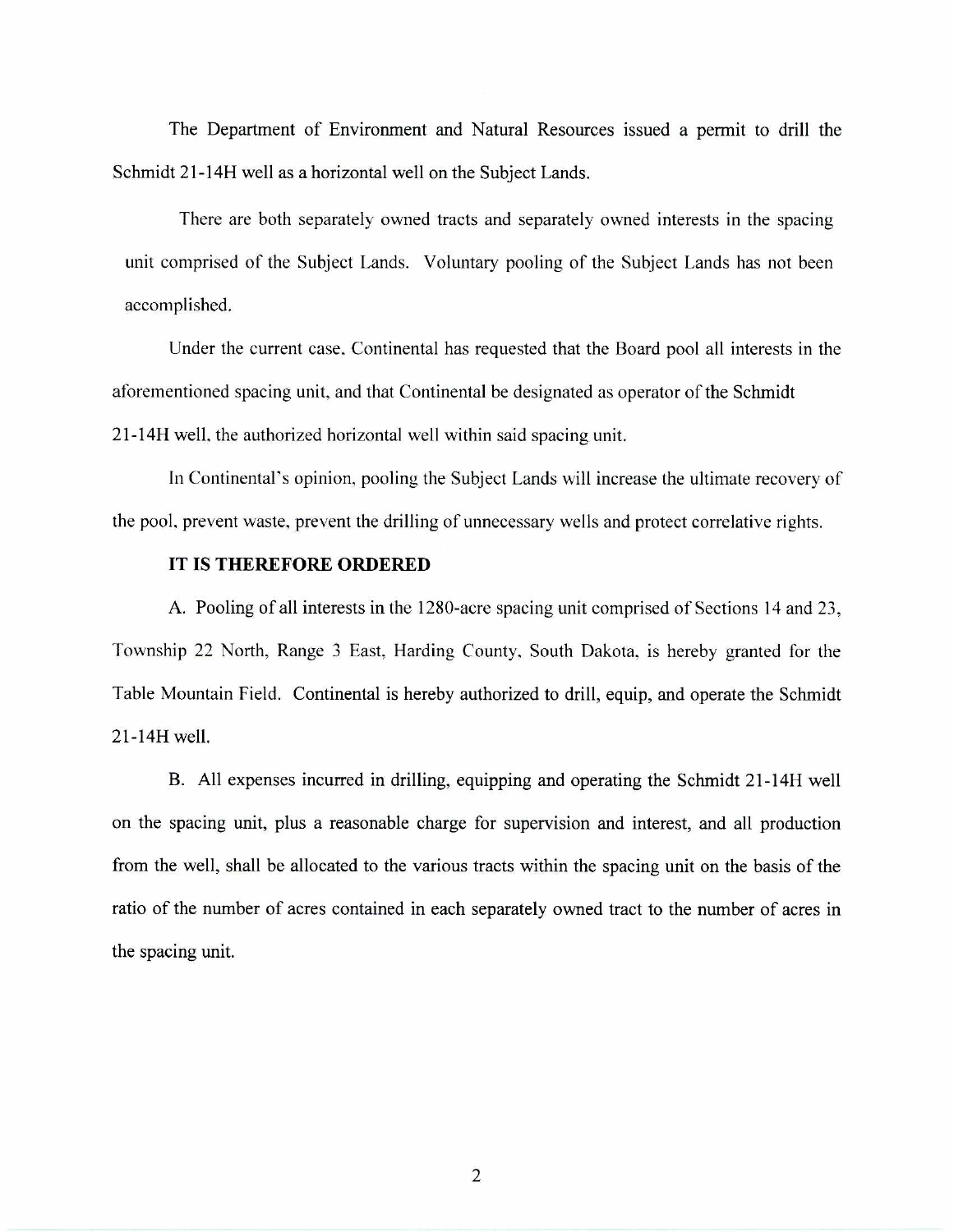C. Operations incident to the drilling of a well on any portion of the spacing unit shall be deemed for all purposes the conduct of such operation upon each separately owned tract in the spacing unit, and production allocated to each tract shall, when produced, be deemed for all purposes to have been produced from each tract by a well drilled thereon.

D. Any owner of mineral interests in the spacing unit may elect to participate in the risk and cost of the drilling and operation of the Schmidt 21-14H well at any time prior to completion of the well upon the basis of full participation or upon terms and conditions mutually agreeable to Continental and the mineral interest owner.

E. Owners of mineral interests in the spacing unit who participate in the costs of drilling, equipping, and operating the Schmidt 21-14H well or continue to pay future operating costs for the Schmidt 21-14H well for the benefit of nonparticipating owners of mineral interests in the spacing unit are entitled to the share of production from the spacing unit accruing to the interest of the nonparticipating owners, exclusive of a royalty not to exceed one-eighth of the production, until the market value of the nonparticipating owners' share of the production exclusive of the royalty, equals the sums payable by or charged to the interest of the nonparticipating owners.

F. Nothing contained herein shall prohibit Continental, its successors and assigns, from making further application to the Board for a risk penalty to be imposed against any nonparticipating owners as provided for by SDCL Ch. 45-9 and Administrative Rules of South Dakota Ch. 74:12:10 (2013).

G. In the event of a dispute as to the costs of drilling, equipping, or operating the well, the South Dakota Board of Minerals and Environment shall determine the costs in accordance with SDCL 45-9-35.

3